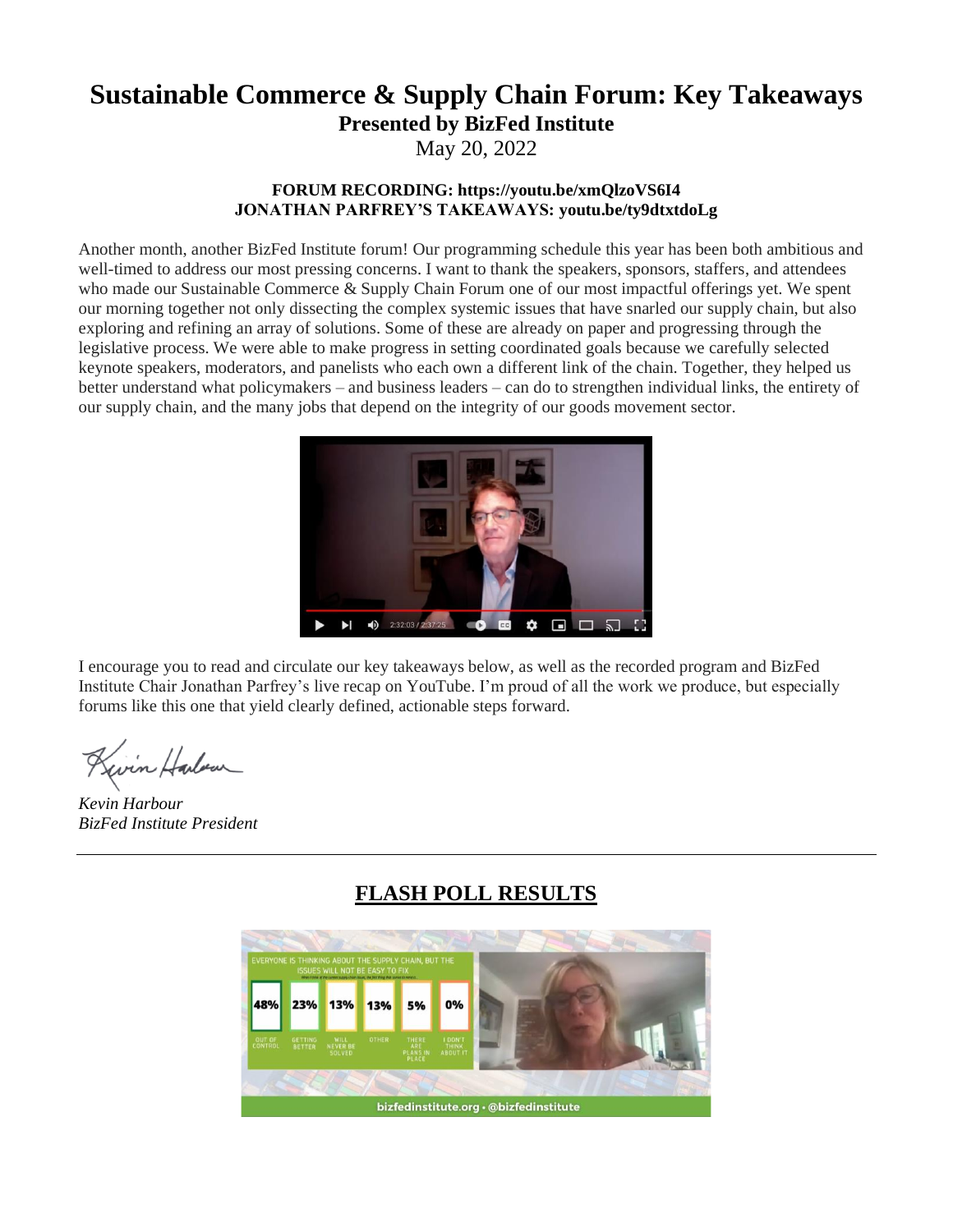BizFed Institute Program Co-Chair **Ruth Drizen-Dohs** delivered poll findings that underscored the allencompassing impact of supply chain disruptions and the business community's keen awareness of the problem. Our pre-forum "**Flash Polls**" sometimes reveal that our attendees are new to a topic and thirsty for more education (as was the case with our **Green Hydrogen Forum** earlier this year). This time, our Flash Poll data captured our audience's firsthand experience, deep intel, and proposed solutions.

- Nearly half of respondents say supply chain issues are "out of control," while less than a quarter feel the situation is "getting better." Only 5% believe there are plans in place to fix problems.
- Respondents are split on the cause and predictability of the supply chain breakdown. Some believe it is the result of unprecedented circumstances, while a similar share believe recent and ongoing bottlenecks were "completely foreseeable."
- 22% of local businesses are "completely dependent on the supply chain to succeed, while 36% of local businesses are "significantly dependent" and 22% are "moderately dependent." Only 16% of local businesses are "not dependent at all."
- 80% of respondents ranked supply chain disruptions among their top three business concerns.
- 87% of respondents were able to identify specific challenges resulting from supply chain disruptions, including customer satisfaction issues, labor shortages, inability to meet production or delivery deadlines, loss of customers, and loss of suppliers. A whopping one-third of poll respondents said supply chain issues have led to customer satisfaction issues.
- Many businesses are making operational changes, including permanent ones. Some are making drastic changes to their business models so they no longer rely on the supply chain (i.e. transitioning from brickand-mortar to e-commerce).
- 71% of respondents would support easing restrictive regulations, permanently or temporarily, while 21% would direct assistance to businesses to address supply chain challenges.

## **KEYNOTE #1**



**Asm. Vince Fong**, a ports advocate who serves as Vice Chair of the Senate Committees on Budget and Transportation, kicked off the program as the first of two co-keynote speakers heavily invested in improving goods movement policy at the state level. Fong represents the 32<sup>nd</sup> Assembly District in California's Central Valley, encompassing most communities in Kern County. Fong called for coordinated, continuous investments in California's goods movement sector (like other states have done) rather than one-time allocations for band-aid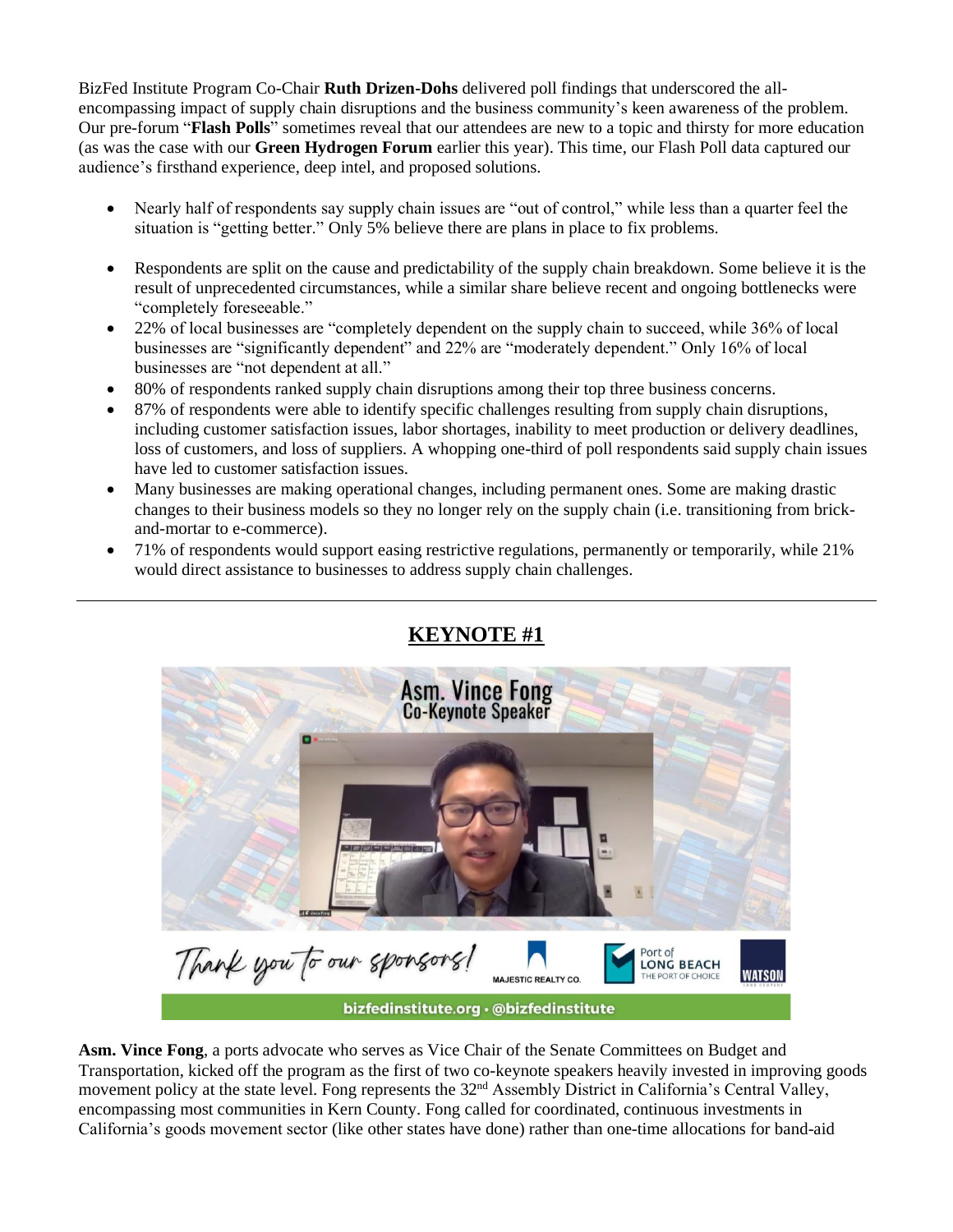projects. This should be possible – and a top priority – with California's unprecedented \$97.5 billion budget surplus. Without significant, sustained funding to expand the capacity of our supply chain, we have no chance of keeping up with steadily increasing consumption, Fong said. In order to adapt to the "24/7 model" major ports are moving toward, he recommended aligning all processes and systems involved. For example, if a truck driver is picking up at 9 p.m. and driving to an inland port at night, the destination warehouse receiving the delivery must be open when the driver arrives. In order to maintain this around-the-clock workflow, we must fill the thousands of warehouse jobs that are empty right now. This is not the time to burden distribution centers with rules and restrictions that make it more difficult to hire workers.

#### **Fong spotlighted two bills he introduced to improve supply chain integrity:**

- **AB 1679** would create a high-level "Supply Chain Senior Advisor to the Governor" role that acts as an air traffic controller for the regional supply chain. The advisor would keep an eye on pending regulations at all levels of government and have the authority to advocate for helpful proposals, push back against bad bills, and urge local officials to pump the brakes on counterproductive ordinances. This bill is stalled in appropriations.
- **AB 2798** would temporarily streamline approval processes for short-term freight permits, immediately alleviating congestion. It would prohibit local agencies from denying permits for short-term freight transportation use solely because the developer has a pending development application for a freight transportation project on that land. This bill passed unanimously out of the Assembly and is currently awaiting committee assignment in the Senate.

**BRIGHT IDEAS:** Expand inland ports infrastructure, bolster chassis production, modernize CEQA, incentivize manufacturing, pay more attention to exports, and ensure systems along different sections of the supply chain can coordinate and communicate with each other by making critical data available to all stakeholders.



#### **Asm. Patrick O'Donnell**, another voice for California's ports, works closely with Fong on goods movement policy. The two assembly members should be a case study in efficient bipartisanship amid fast-moving emergency. O'Donnell and Fong have reached across the aisle for the benefit of our supply chain and all Californians, identifying parallel goals for two vastly different parts of the Golden State along the way. O'Donnell represents the 70th Assembly District, home to the Ports of Los Angeles and Long Beach. He spoke at length about the need for CEQA updates, emphasizing the difficulty of building new goods movement infrastructure under current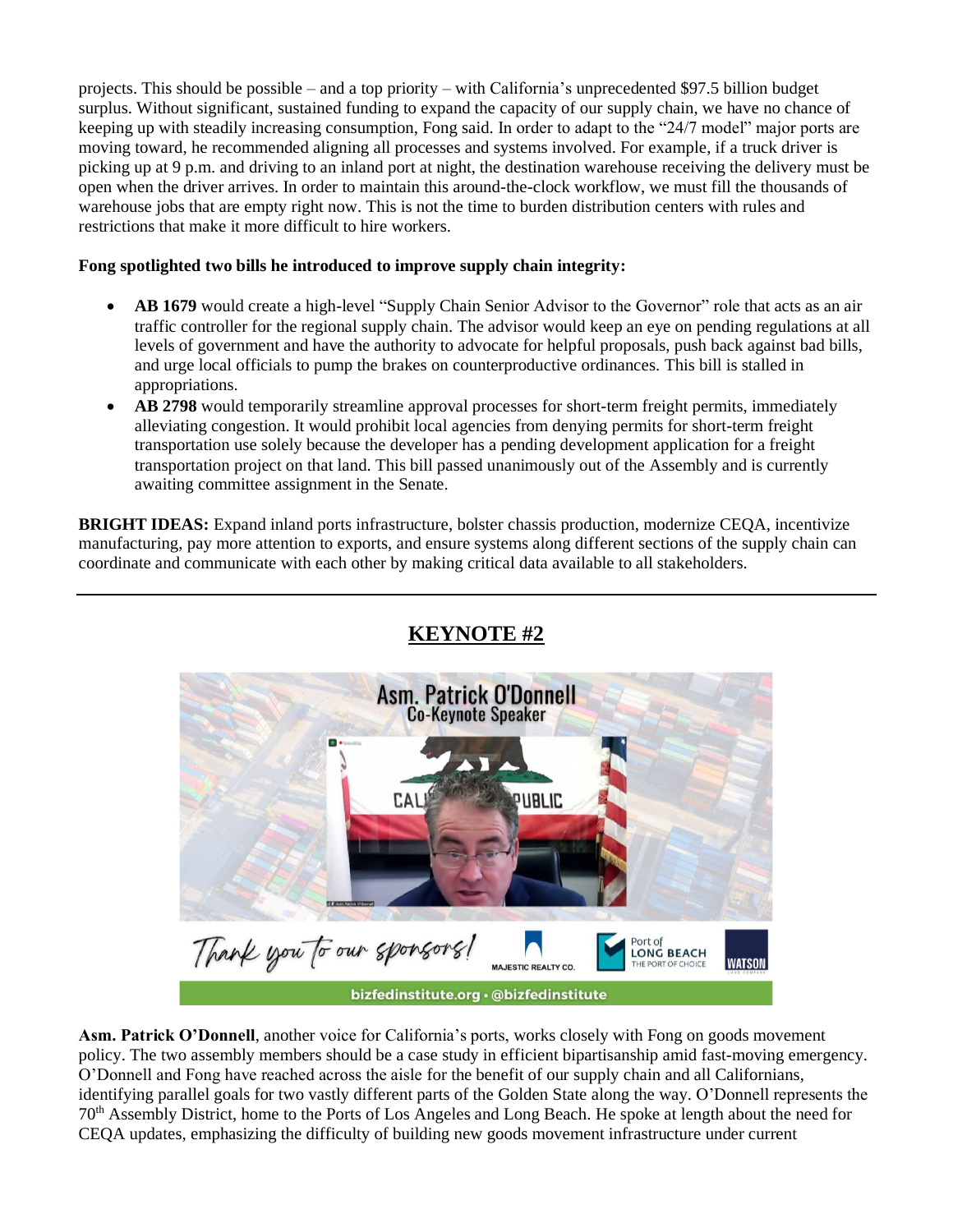regulations. \$2.3 billion is allocated for ports enhancements in the proposed state budget but accessing that money won't be easy. Planning any development "will take 12 years and then you have lawsuits after that," said O'Donnell. He also slammed the California Air Resources Board's upcoming harbor craft rules that affect tugboats serving ports. It could take years to build a fleet of tugboats with engines that meet the new CARB requirements! O'Donnell is pushing the governor to carve out money for one-time allocations that help companies cover the cost of engine rebuilds.

#### **He cited several pending bills that could further snag our supply chain:**

- **AB 2840** would essentially ban the construction of new warehouses, leading to more goods being stored on ships. Now is not the time to retool the waterfront as a site for floating warehouses. This bill would also erode local authority over land-use decisions and set dangerous precedent with the potential to hurt all commercial real estate development. It passed out of the Assembly several days after this forum – despite the efforts of BizFed and member organizations opposing the bill – and is currently awaiting a Senate committee assignment. The author of the bill agreed to amend the bill to only apply in California's Central Valley after hearing business voices.
- **AB 1778** would ban the use of state funding and resources to build or expand freeways under the guise of pollution and public health concerns. O'Donnell believes it would snarl rather than streamline the supply chain. This bill passed out of the Assembly and is currently awaiting a Senate committee assignment.

**BRIGHT IDEAS**: Secure tax credits for domestic manufacturers of intermodal equipment such as chassis, expand on-dock rail, spur private sector investments in inland ports, modernize CEQA, support Fong's proposal to create a high-level ports advisor role.



### **PANEL #1**

bizfedinstitute.org · @bizfedinstitute

Moderator **Rick Cameron**, Deputy Executive Director of Planning and Development for the **Port of Long Beach**, opened the first panel discussion of the program by emphasizing the region's role as the #1 gateway to the nation." On top of the sheer volume of goods processed here (together, the Ports of Los Angeles and Long Beach handle 40% of the nation's containerized imports, making our sea ports complex the largest in the Western Hemisphere) port officials in California face regulatory, systemic, and environmental challenges unique to this region. When fielding questions like, "Why can't we do what Savannah, GA is doing?" Cameron answers with a single explanation: "Because we're in California."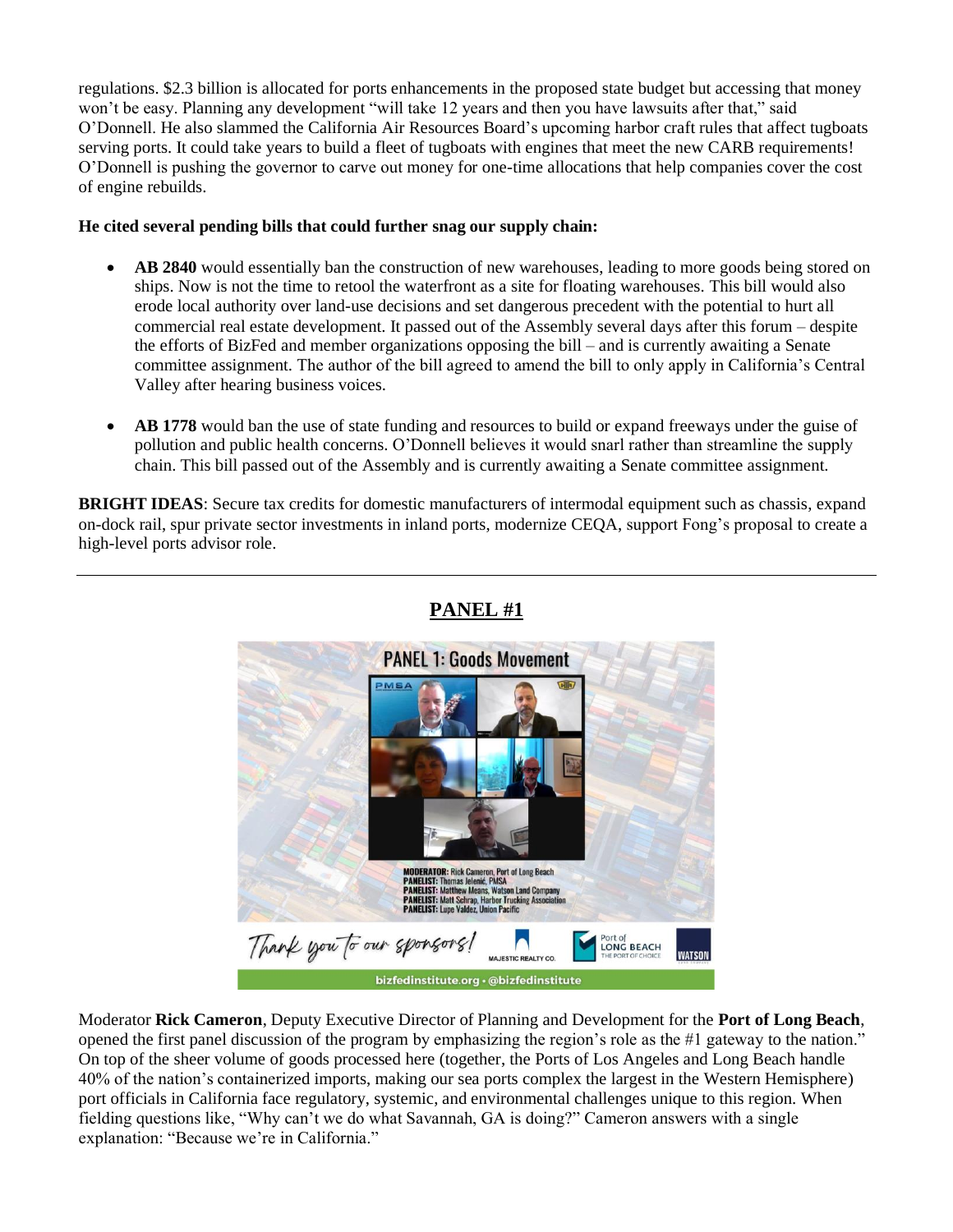Panelist **Thomas Jelenić**, Vice President of Pacific Merchant Shipping Association (PMSA), shared a memorable quote that encapsulated the multi-systems malfunction caused by various stressors upon the supply chain: **"I have cargo in China but I can't get a box. When I get a box, I can't get a ship. When I get a ship, I can't get a berth. When I get a berth, I can't get a truck. When I get a truck, I can't get a chassis. When I get a chassis, I can't find space in a warehouse."** Delays along any part of the chain will affect each subsequent link and likely see a magnification effect. Dwell time has doubled from 3 days before the pandemic to 6 days. We need new strategies modernizing how we move cargo; instead of simply pulling cargo when it arrives, Jelenić suggested also pushing cargo.

Panelist **Matt Schrap**, CEO of Harbor Trucking Association, drilled down further on the "system of systems" Jelenić described in his opening remarks, and detailed how misaligned or antiquated systems have long impeded efficiency. For example, there are 12 different appointment systems in Los Angeles, each with their own quirky operational requirements. The hurdles people must jump through to secure appointments ahead of time at marine terminals waste time and cause needless confusion. These systems should be standardized or, at the very least, better aligned. Turn times are now averaging 90 minutes, with more than 25% exceeding 2 hours, at the Ports of Los Angeles and Long Beach. Time is money – and factors into the sustainability equation. Decreasing idling time will immediately result in lower emissions, Schrap noted. Fees are also money out of consumers' pockets, as rising per diem costs, inflationary pressures, and other goods movement costs are passed on to everyday Americans. Passing environmental regulations that come with more fees means even heftier price tags for consumers. **"When I talk to my members about sustainability, they're talking about sustaining their business and keeping the lights on," said Schrap.** 

Panelist **Matthew Means**, Vice President of Asset Management for Watson Land Company, laid it out plainly: "We're out of space. We need to build more warehouses." Southern California is seeing its lowest warehouse vacancy rate ever. The overall market needs an estimated 800 million square feet of warehouse space to meet demands, but only 300 million square feet are expected to be delivered. Lengthy approval processes and CEQArelated hurdles for new projects in California halt plans for immediate relief. It could take 2 years to secure approval for a new warehouse, Means said, and approximately 3 to 5 years to entitle a vertical warehouse in Los Angeles. He also echoed Schrap's sentiment about fees stacked upon fees rolling down to crush consumers. More fees are on the horizon. Independent Source Rule costs will average \$1/square foot of warehouse space. **"If we also dismantle Prop 13, imagine the reassessment of 1.6 billion square feet of warehouse space. Everything is going to roll down to the consumer," Means said.**

Panelist **Lupe Valdez**, Senior Director of Public Affairs for Union Pacific, discussed the rail sector's embrace of "precision railroading" and Amazon's customer-first model. Rather than only considering how fast a train is traveling, Union Pacific is now focusing on how soon a box can get to its destination. Consumers today want to know exactly where their package is and when it will arrive. Rail challenges include labor issues, wildfires, and homeless encampments along tracks. Union Pacific is exploring new avenues to maximize efficiency, including an intermodal service through the Inland Empire, electric switcher engines, hybrid cranes and other types of cargohandling equipment. New investments in on-dock rail at major ports will also expand capacity. In April, the U.S. Maritime Administration granted final federal approval for a \$1.5 billion on-dock rail facility at the Port of Long Beach.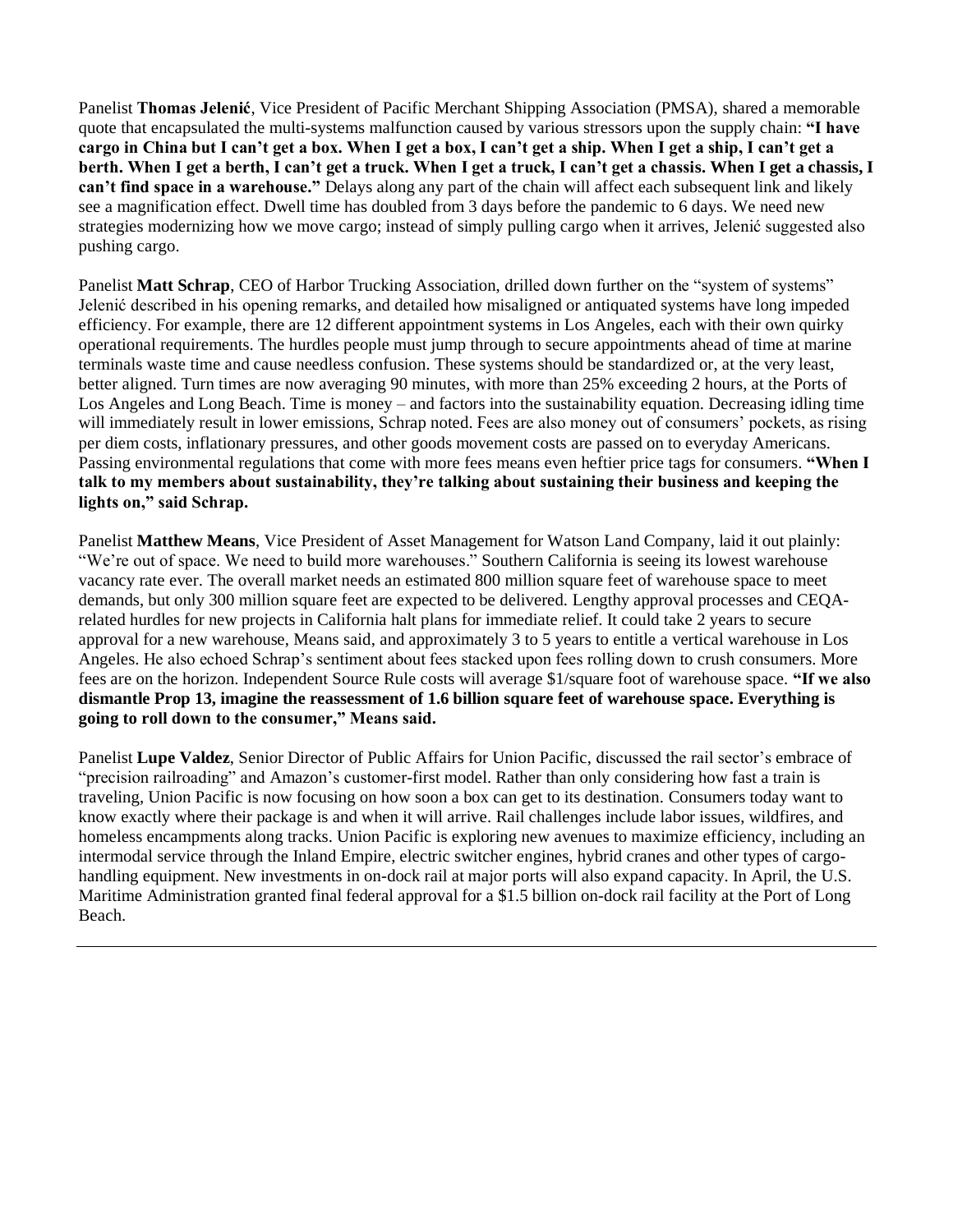### **PANEL #2**



Moderator **Rachel Michelin**, President of the California Retailers Association, livened up the conversation about supply chain challenges, consequences, and concerns by encouraging her panelists to also share success stories about strategies or workarounds that *are* working. Michelin hears these stories from every sector of the supply chain daily. As a retail leader, she represents stakeholders involved in every portion of the supply chain, including the critical "last mile" where businesses ensure consumers get their products. Even amid chaos, businesses are finding ways to meet consumer needs. This discussion was an opportunity for diverse industry leaders who own different pieces of the puzzle to come together, trade tips, and piece together a new vision for the future of commerce.

Panelist **Bob Smith**, Executive Director of the Greater Los Angeles New Car Dealer Association, represents auto dealers at the forefront of supply chain impacts. The inability to get products and services, and concerns about economic continuity, kept all his dealer members up at night, Smith said. Most dealers in the retail automotive business already operate at narrow profit margins. Product shortages and shipping delays that came to a head during the pandemic scrambled workflows and delivery timelines. Smith pointed to disruption as a golden opportunity to improve communication, abolish unnecessary restrictions, and strengthen relationships with partners that can help insulate from similar issues in the future. Following a devastating earthquake and tsunami in Japan in 2011, supply chain disruptions prompted Toyota to reassess its systems and keep permanent lines of open communication with partners, Smith said. American dealers, shaken by recent supply chain bottlenecks, are now stocking inventory in new ways and ramping up communication with original equipment manufacturers (OEM). **"It's been quite a ride but we're happy we've had the opportunity to work on our relationships with our OEM partners," said Smith.** 

Panelist **Selwyn Yosslowitz**, co-founder and partner at Marmalade Café, already faced an uphill battle before the coronavirus pandemic. The restaurant business is notoriously labor intensive, capital intensive, and fraught with risks and uncertainty. Faced with additional stressors caused by supply chain issues, Yosslowitz now navigates moving targets daily. His 7 locations often don't know what products they'll receive, making it difficult to maintain consistent menu offerings and hours. They check in every day to ensure they can get what they need, or adjust accordingly, while constantly anticipating last-minute changes. Even when they receive the products they need, substitutions can result in different tastes noticeable to restaurant regulars. Labor shortages in the trucking sector sometimes leave Marmalade Café staffers scrambling, especially on Fridays. A truck can be loaded in the morning and products scheduled for delivery, but if nobody shows up to drive the truck and deliver the goods, Yosslowitz can't open without product. Their workarounds entail larger Thursday deliveries that can get them through the weekend without relying on Friday deliveries. Solutions start with identifying where the shortfalls are. **"It just forced us to rethink how we're operating and made us revisit our menus," said Yosslowitz.**